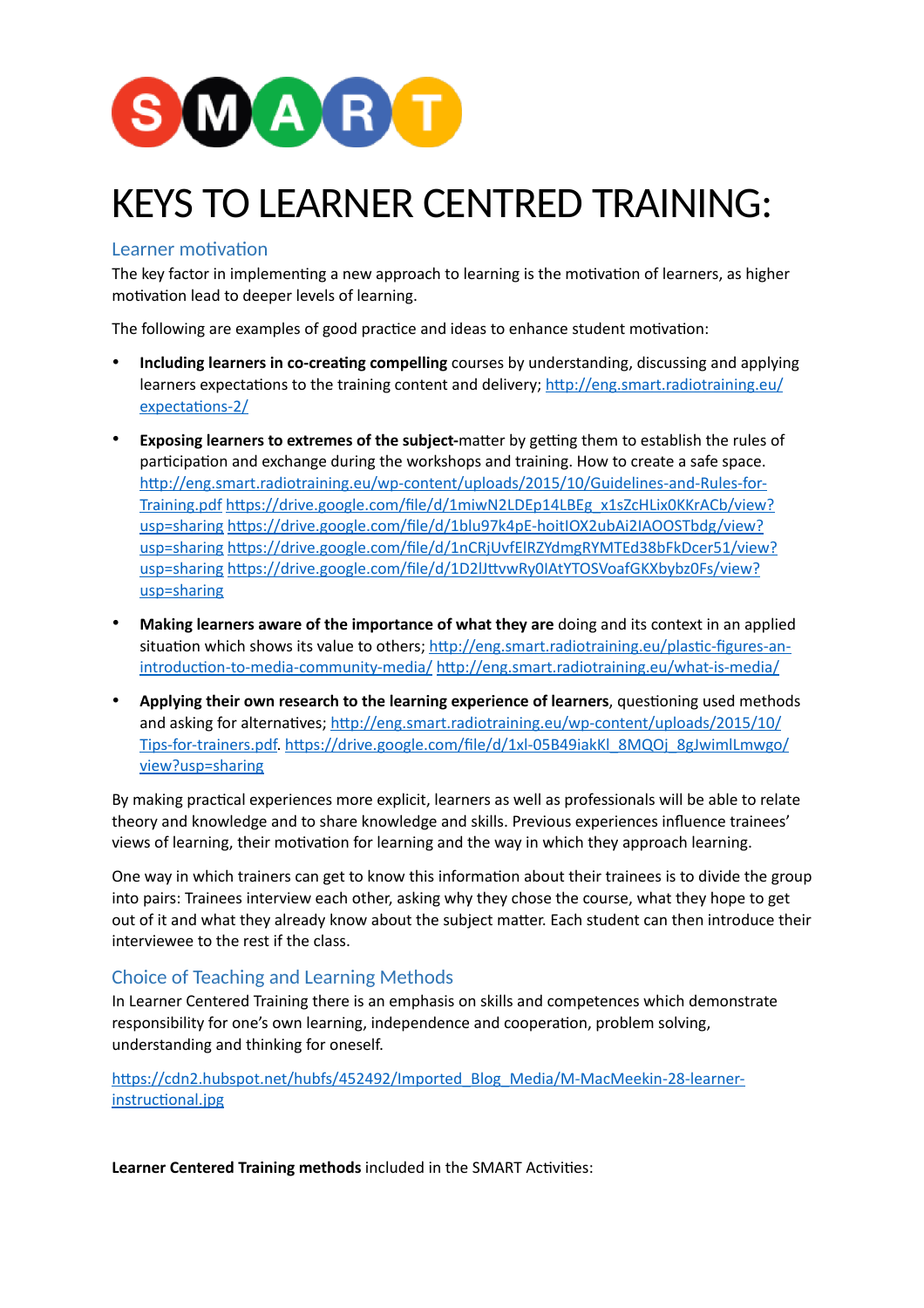- Buzz groups (short discussion in twos)
- Snowballing (turning buzz groups into larger groups)
- Rounds (giving turns to individual students to talk)
- Quizzes
- Training journal (duration of 3-4 minutes)
- Student presentations
- Poster presentations
- Role play
- Independent projects
- Group discussion
- Peer mentoring of other students
- Team work
- **Debates**
- Practical work
- Portfolio development

## Assessment Methods and Learner Centred Training

Learner Centered Training favours **Formative Assessment**. As opposed to summative assessment, this emphasises the need to give feedback to learners on their learning by highlighting their learning gaps and areas that they can develop.

This can take a number of forms including: diaries, logs and journals, portfolios, peer or selfassessment, learning contracts and negotiated assessment, projects, group work, profiling and identification of own skills and competencies.

**Criterion-Referenced Assessment:** This measures learners against the learning criteria in their course, unlike norm-based assessment which measures students against other students. One of the benefits of this type of assessment is that both trainers and trainees can more easily see where learners are succeeding and where they are not. This can be invaluable in improving the course for future Trainees.

**Peer- and self-assessment** both give responsibility back to the student, emphasising an increased sense of autonomy in the learner.

In order to assess learning outcomes which are not reliant on short term memorising, a range of assessment methods can be used by trainers with clear objectives in mind. The following table indicates a few examples which can be used:

Prepare arguments and analysis

- Seek relevant information
- Organise effective presentation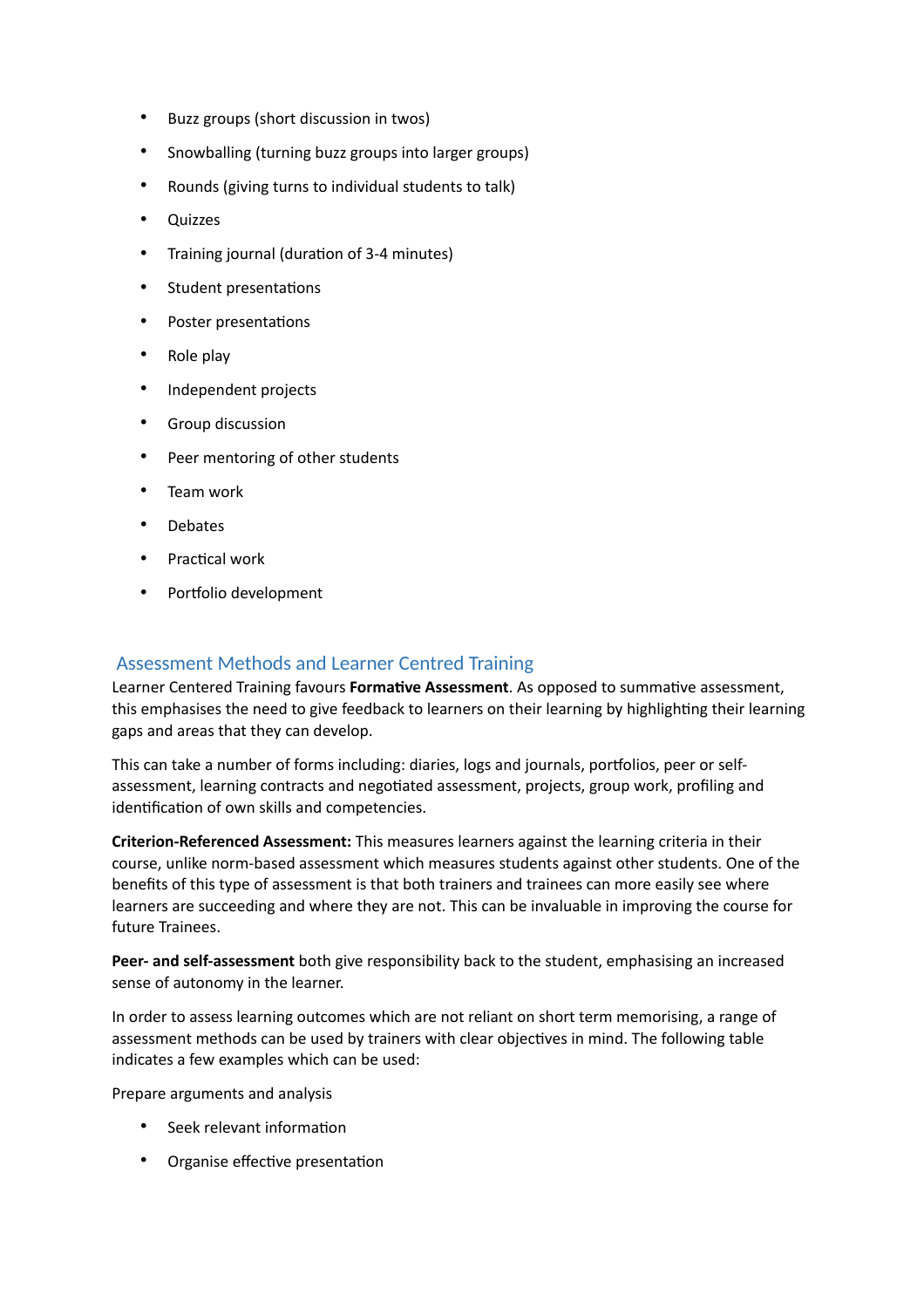- Integrate ideas or theories
- Express ideas in an appropriate manner

Coursework (continuous assessment)

- Maintain appropriate motivation
- Participate in teamwork
- Develop techniques in line with course goals
- Retrieve information and ideas from sources
- Reference material adequately
- Apply information to relevant situations
- Remember key ideas or structures

#### Simulated tasks

- Show appropriate attitudes
- Interact with others in applying knowledge or experience
- Analyse or synthesise ideas
- Display creativity or imagination
- Show knowledge of course aims
- Display understanding of course structure and materials
- Display understanding of key issues

#### Group projects

- **Cooperate**
- Benefit from 'real life' situations
- Evaluate personal skills
- Integrate with other views or models

#### Oral communication

- Cope with questions and arguments
- Show reasoning behind statements or ideas
- Interact with others
- Use general /technical language in an appropriate manner
- Express ideas fluently

#### Project work

- Seek information
- Reason